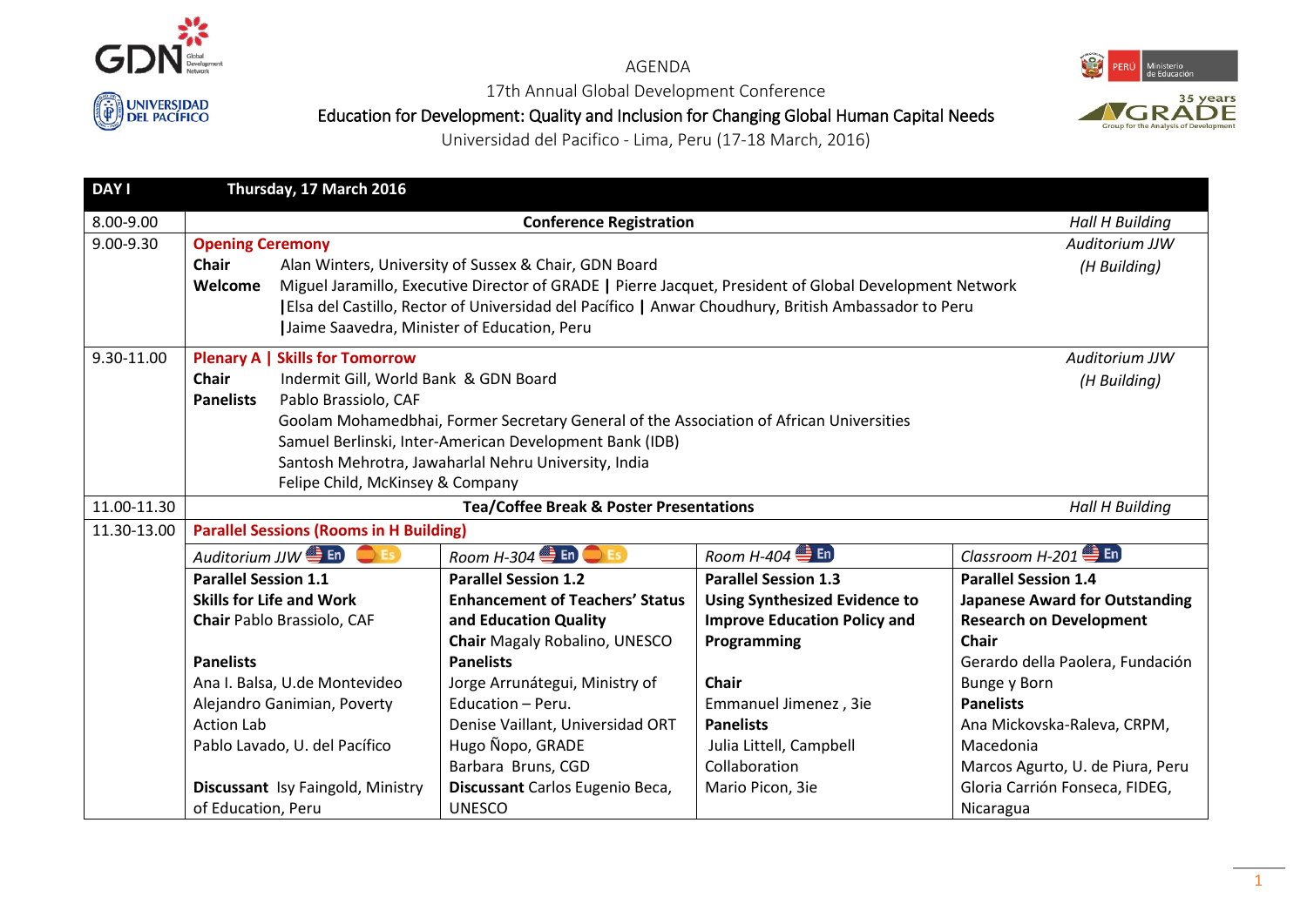



| 13.00-14.00 |                                                                                                                                                                                                                              | Cafeteria Main Building                   |                                     |                                       |  |  |
|-------------|------------------------------------------------------------------------------------------------------------------------------------------------------------------------------------------------------------------------------|-------------------------------------------|-------------------------------------|---------------------------------------|--|--|
| 14:00-14:30 | <b>Networking and Side Events</b><br><b>Hall H Building</b>                                                                                                                                                                  |                                           |                                     |                                       |  |  |
| 14.30-16.00 | <b>Parallel Sessions (Rooms in H Building)</b>                                                                                                                                                                               |                                           |                                     |                                       |  |  |
|             | Auditorium JJW ED C ES                                                                                                                                                                                                       | Room H-304 $\bigoplus$ En $\bigodot$ Es   | Room H-404 $\triangleq$ En          | Classroom $H-201$ En                  |  |  |
|             | <b>Parallel Session 2.1</b>                                                                                                                                                                                                  | <b>Parallel Session 2.2</b>               | <b>Parallel Session 2.3</b>         | <b>Parallel Session 2.4</b>           |  |  |
|             | <b>Achieving Quality and Inclusion</b>                                                                                                                                                                                       | <b>Evidence for Education Policy and</b>  | <b>Small is Beautiful? Piloting</b> | Japanese Award for the Most           |  |  |
|             | in Higher Education                                                                                                                                                                                                          | <b>Practice: a Critical Reflection on</b> | <b>Change in Research Capacity</b>  | <b>Innovative Development Project</b> |  |  |
|             |                                                                                                                                                                                                                              | <b>Initiatives Designed to Provide</b>    | <b>Building in Least Developed</b>  |                                       |  |  |
|             | Chair                                                                                                                                                                                                                        | <b>Evidence</b>                           | <b>Countries (LDCs) - Through</b>   | <b>Chair</b>                          |  |  |
|             | Alberto Rodriguez, World Bank                                                                                                                                                                                                |                                           | <b>Example</b>                      | Ichiro Tambo, JICA-RI                 |  |  |
|             |                                                                                                                                                                                                                              | <b>Chair</b>                              |                                     |                                       |  |  |
|             | <b>Panelists</b>                                                                                                                                                                                                             | Norma Correa, PUCP                        | <b>Chair</b>                        | <b>Panelists</b>                      |  |  |
|             | Maria Marta Ferreyra, World                                                                                                                                                                                                  |                                           | Arjan de Haan, IDRC                 | Talantbek Aldashov,                   |  |  |
|             | Bank                                                                                                                                                                                                                         | <b>Panelists</b>                          | <b>Panelists</b>                    | <b>MSDSP KG</b>                       |  |  |
|             | Ricardo Espinoza, University of                                                                                                                                                                                              | Nelson Oviedo, Universidad del            | Francesco Obino, GDN                | Fakhira Najib, POWER99                |  |  |
|             | Maryland                                                                                                                                                                                                                     | Pacífico                                  | Jamba Tobden, Royal University      | Foundation                            |  |  |
|             | Christopher Neilson, Princeton                                                                                                                                                                                               | Renata Grinfeld, CIPPEC                   | of Bhutan                           | Gamal Albinsaid, Indonesia            |  |  |
|             | University                                                                                                                                                                                                                   | Julie Brittain, INASP                     | Laurent Mesmann, Royal              | Medika                                |  |  |
|             |                                                                                                                                                                                                                              | Enrique Mendizabal, On Think              | University of Law and Economics,    |                                       |  |  |
|             | <b>Discussant</b>                                                                                                                                                                                                            | <b>Tanks</b>                              | Cambodia                            |                                       |  |  |
|             | Flavio Figallo, Ministry of                                                                                                                                                                                                  |                                           | Mengitsu Katema Aredo,              |                                       |  |  |
|             | Education, Peru                                                                                                                                                                                                              |                                           | Haramaya University, Ethiopia       |                                       |  |  |
|             |                                                                                                                                                                                                                              |                                           | Discussant Fernando Masi, CADEP     |                                       |  |  |
| 16.00-16.30 | <b>Tea/Coffee Break &amp; Poster Presentations</b>                                                                                                                                                                           |                                           |                                     | <b>Hall H Building</b>                |  |  |
| 16.30-18.00 | <b>Plenary B   Education Policy and Finance</b>                                                                                                                                                                              |                                           |                                     | Auditorium JJW                        |  |  |
|             | <b>Chair</b><br>Alberto Rodriguez, World Bank Director for Bolivia, Chile, Ecuador, Peru y Venezuela                                                                                                                         |                                           |                                     |                                       |  |  |
|             | Ariel Fiszbein, Inter-American Dialogue<br><b>Panelists</b><br>Jaime Saavedra, Minister of Education, Peru<br>Silvia Montoya, UNESCO Institute for Statistics<br>Valentina Quiroga, Undersecretary of Education, Chile (TBC) |                                           |                                     |                                       |  |  |
|             |                                                                                                                                                                                                                              |                                           |                                     |                                       |  |  |
|             |                                                                                                                                                                                                                              |                                           |                                     |                                       |  |  |
|             |                                                                                                                                                                                                                              |                                           |                                     |                                       |  |  |
|             | Sebastián Nieto Parra, OECD Development Centre                                                                                                                                                                               |                                           |                                     |                                       |  |  |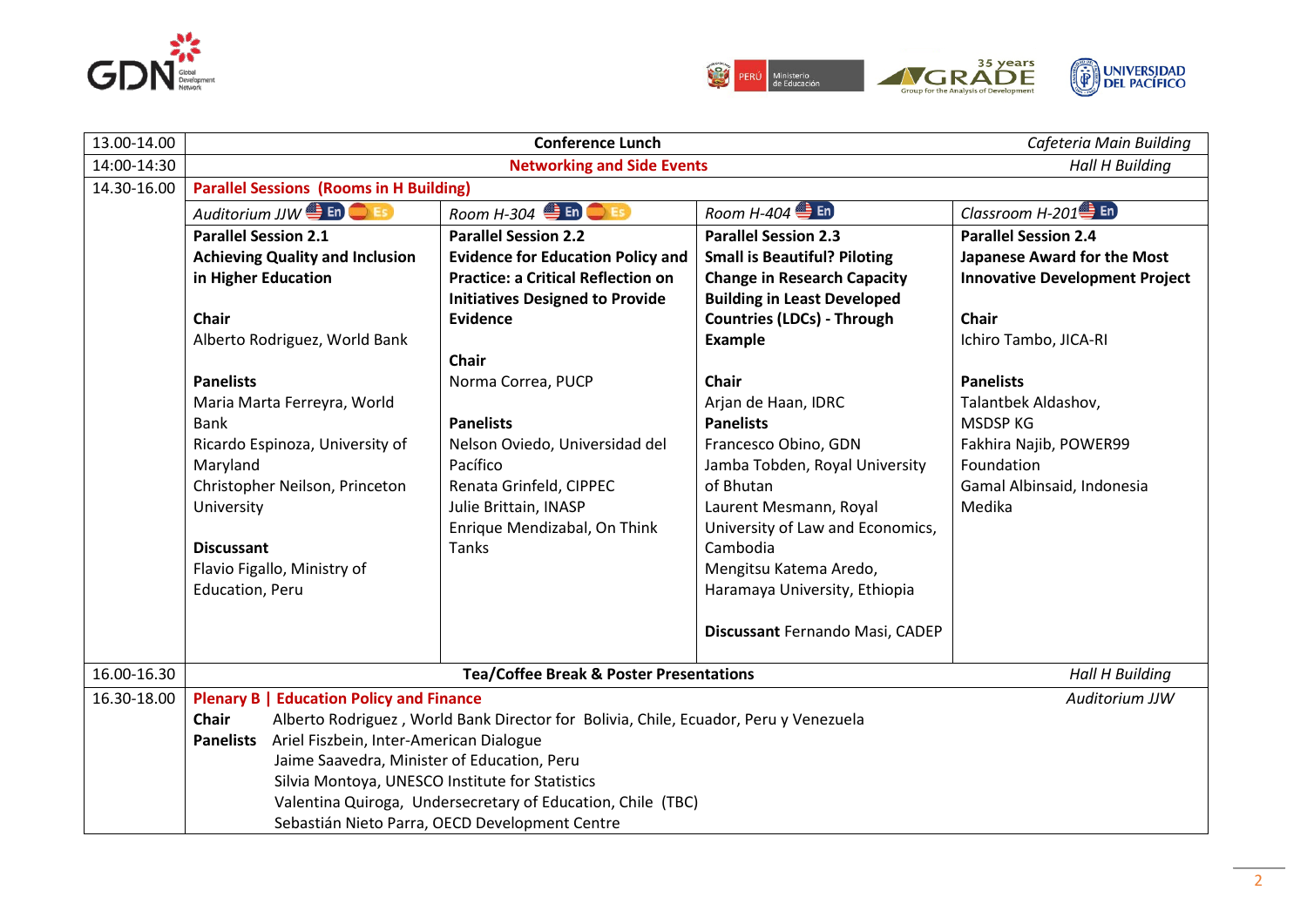



| <b>DAY II</b> | Friday, 18 March 2016                                                                                                                                                                                                                                                                                                                   |                                                                |                                                  |                                                                       |
|---------------|-----------------------------------------------------------------------------------------------------------------------------------------------------------------------------------------------------------------------------------------------------------------------------------------------------------------------------------------|----------------------------------------------------------------|--------------------------------------------------|-----------------------------------------------------------------------|
| 8.00-9.00     | <b>Conference Registration</b>                                                                                                                                                                                                                                                                                                          |                                                                |                                                  |                                                                       |
| 9.00-10.30    | <b>Plenary C   Enhancing Education Outcomes</b><br><b>Chair</b><br>Guillermo Perry, Universidad de los Andes & GDN Board<br><b>Panelists</b><br>Emiliana Vegas, IDB<br>Paul Glewwe, University of Minnesota<br>Emmanuel Jimenez, 3ie<br>Liesel Ebersöhn, University of Pretoria & WERA<br>Catherine Rodríguez, Universidad de los Andes | <b>Auditorium Maes</b><br>Heller<br>(Main Building)            |                                                  |                                                                       |
| 10.30-11.00   |                                                                                                                                                                                                                                                                                                                                         | <b>Tea/Coffee Break &amp; Poster Presentations</b>             |                                                  | Hall Maes Heller                                                      |
| 11.00-12.30   | <b>Parallel Sessions (Rooms in Main Building)</b>                                                                                                                                                                                                                                                                                       |                                                                |                                                  |                                                                       |
|               | A. Maes Heller <sup><sup>1</sup> En <b>C</b>Es</sup>                                                                                                                                                                                                                                                                                    | Room F-301 <b>ED</b> OFS                                       | Room Fundadores En                               | Room A-203 $\bigoplus$ En                                             |
|               | <b>Parallel Session 3.1</b>                                                                                                                                                                                                                                                                                                             | <b>Parallel Session 3.2</b>                                    | <b>Parallel Session 3.3</b>                      | <b>Parallel Session 3.4</b>                                           |
|               | <b>Monitoring and Evaluation for</b>                                                                                                                                                                                                                                                                                                    | <b>Assessing Inclusion in Education</b>                        | Out of School and Out of Work:                   | The Role of the Local Community                                       |
|               | <b>Education Policy: the Case of</b>                                                                                                                                                                                                                                                                                                    | and Mechanisms to Promote It                                   | <b>Risk and Opportunities for Latin</b>          | in Education for Development                                          |
|               | Peru                                                                                                                                                                                                                                                                                                                                    |                                                                | <b>America's Ninis</b>                           |                                                                       |
|               |                                                                                                                                                                                                                                                                                                                                         | Chair Hugo Díaz, Consejo                                       |                                                  | <b>Chair</b>                                                          |
|               | <b>Chair</b>                                                                                                                                                                                                                                                                                                                            | Nacional de Educación                                          | <b>Chair</b>                                     | Ichiro Tambo, JICA-RI                                                 |
|               | Patricia McLauchlan de Arregui,                                                                                                                                                                                                                                                                                                         |                                                                | Ariel Fiszbein, IAD                              |                                                                       |
|               | <b>GRADE</b>                                                                                                                                                                                                                                                                                                                            | <b>Panelists</b>                                               |                                                  | <b>Panelists</b>                                                      |
|               |                                                                                                                                                                                                                                                                                                                                         | Juan Francisco Castro, U. del                                  | Presenter Halsey Rogers, World                   | Emmanuel Jimenez, 3ie                                                 |
|               | <b>Panelists</b>                                                                                                                                                                                                                                                                                                                        | Pacífico                                                       | <b>Bank</b>                                      | Yasuyuki Sawada, Tokyo                                                |
|               | Jorge Mesinas Montero, Ministry                                                                                                                                                                                                                                                                                                         | Santiago Cueto, GRADE                                          | <b>Discussants</b>                               | University                                                            |
|               | of Education, Peru<br>Nathaniel Falck, Acasus Limited                                                                                                                                                                                                                                                                                   | Denise Vaillant, Universidad ORT<br>Eric Ananga, University of | Nicole Goldin, Solutions for Youth<br>Employment | Eiji Kozuka, Hiroshima University<br>Moussa Blimpo, The University of |
|               | Fabiola Caceres Paurinotto,                                                                                                                                                                                                                                                                                                             | Education, Winneba                                             | Raul Choque, Ministry of                         | Oklahoma                                                              |
|               | Ministry of Education, Peru                                                                                                                                                                                                                                                                                                             | <b>Discussant</b>                                              | Education, Peru                                  |                                                                       |
|               | Marjorie Chinen, AIR                                                                                                                                                                                                                                                                                                                    | Rossieli Soares da Silva, Secretary                            |                                                  |                                                                       |
|               | María Balarin, GRADE                                                                                                                                                                                                                                                                                                                    | of Education of Amazonas State                                 |                                                  |                                                                       |
|               |                                                                                                                                                                                                                                                                                                                                         | (TBC)                                                          |                                                  |                                                                       |